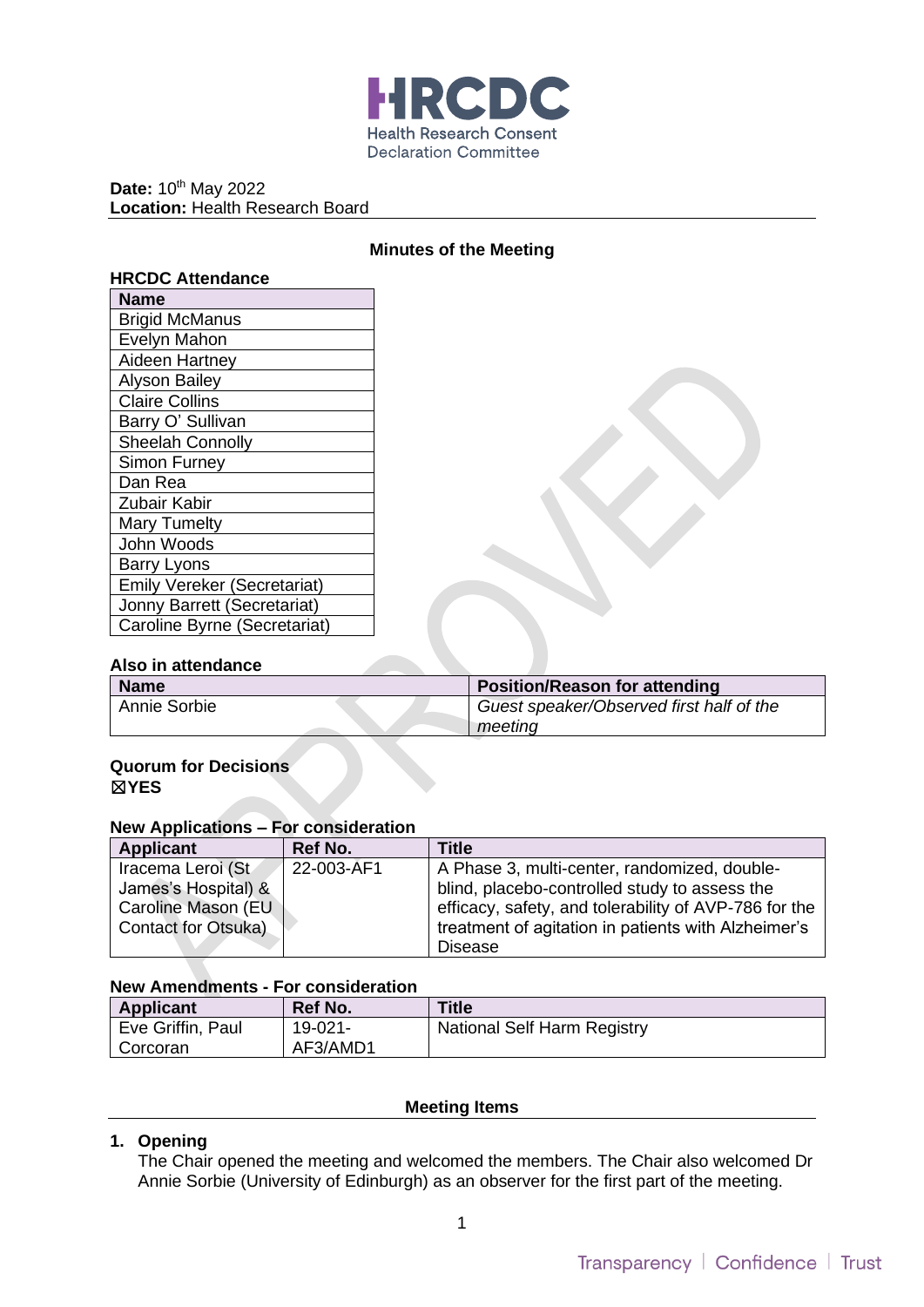

# **2. Apologies**

Cornelius Cooney, Kathy Brickell

## **3. Disclosure of Interest**

- **19-021-AF3/AMD1 (National Self Harm Registry):** Zubair Kabir (ZK) disclosed an interest in this amendment request and was absent for this part of the meeting. Barry O'Sullivan (BOS) informed the HRCDC that the National Self Harm Registry is based at the offices of his employer, University College Cork. The HRCDC was of the view that there was no conflict of interest that would require BOS to abstain from the discussion of this agenda item.
- **22-003-AF1 (AVP-786 study):** ZK disclosed that he professionally knows the researchers named in this application, however he is not involved in the study. It was agreed there was not a conflict of interest that would require ZK to abstain from the discussion on this application.

## **4. Minutes of the last meeting**

Draft minutes of 12<sup>th</sup> April 2022 were circulated in advance of the meeting and were approved by the HRCDC.

## **5. Matters arising**

- Further to the HRCDC meeting of  $12<sup>th</sup>$  April and Condition 1 attached to the consent declaration for 22-001-AF1/CSO, the requirements regarding research ethical approval from Applicants was discussed.
- Although research studies may apply for and receive an exemption' from full ethical review and obtain approval from the Chair of the REC, the HRCDC agreed that it is a requirement that studies seeking a consent declaration from the HRCDC must undergo full ethical review from the relevant REC. Full ethical review is considered an appropriate safeguard where participants are unable to provide consent for the processing of their personal data.
- For consent declaration amendment requests, an exemption from full ethical review and approval from the Chair of the relevant REC may be acceptable subject to the nature and context of the amendment. This will be considered on a case-by-case basis.
- The Secretariat will review the consent declaration application forms to ensure the requirement regarding REC approval is clearly outlined.

| Reference ID:     | 22-003-AF1                                                           |
|-------------------|----------------------------------------------------------------------|
| Lead Applicant:   | Iracema Leroi (National Coordinating Investigator - SJH)             |
|                   | Caroline Mason (EU Lead for Otsuka)                                  |
| Data Controllers: | 1. Otsuka Pharmaceutical Development & Commercialization, Inc.       |
|                   | (OPDC)                                                               |
|                   | 2. Avanir Pharmaceuticals Inc. (Avanir)                              |
| Title:            | A Phase 3, multicenter, randomized, double-blind, placebo-           |
|                   | controlled study to assess the efficacy, safety, and tolerability of |
|                   | AVP-786 for the treatment of agitation in patients with Alzheimer's  |
|                   | <b>Disease</b>                                                       |

## **6. New Applications**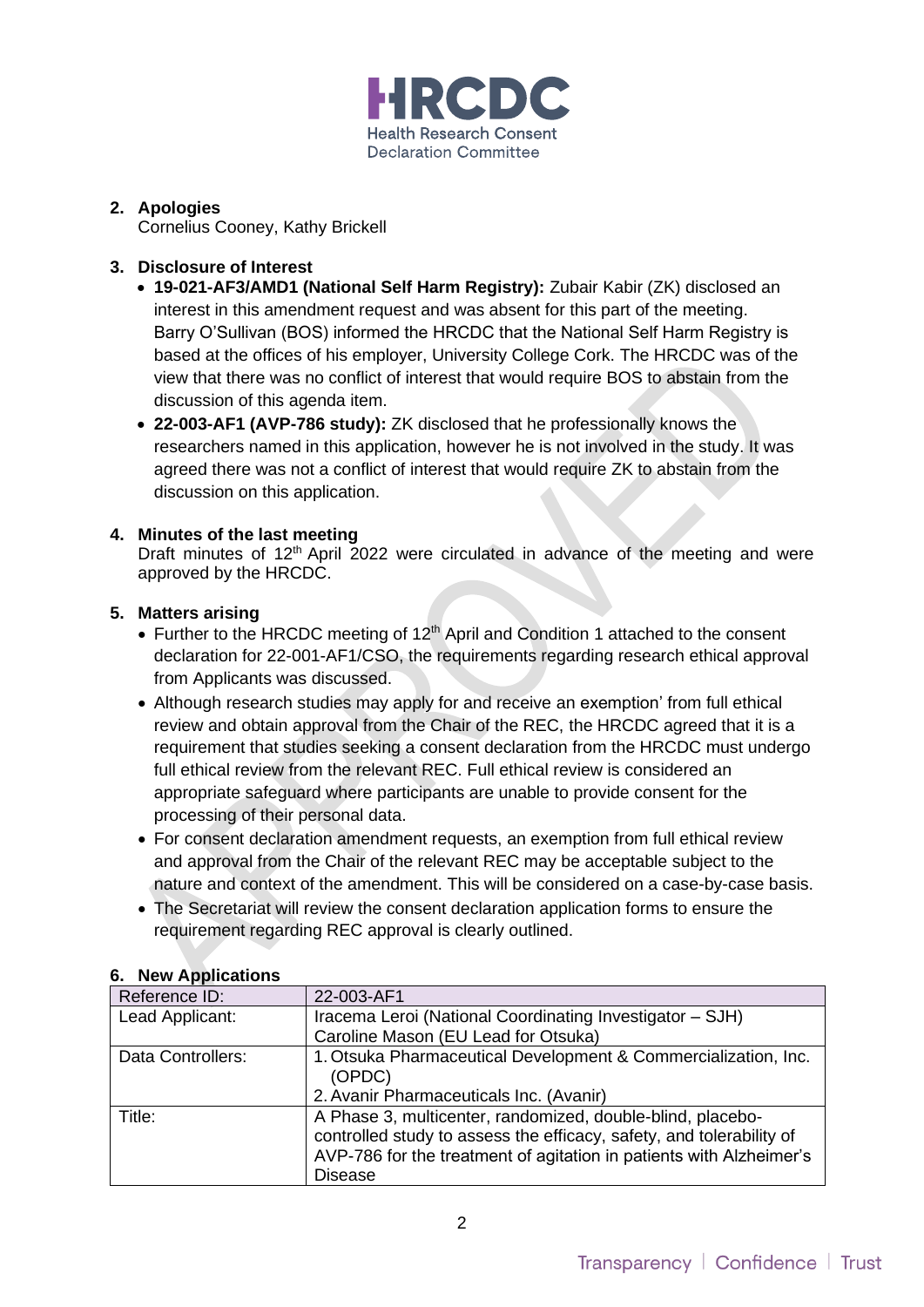

| <b>Research Objective:</b> | AVP-786 is being developed by Avanir for the treatment of                                                                                                                                                                                                                                                                                                                                                                                                                                                                                                                                                                                                                                                                                                                                                                   |
|----------------------------|-----------------------------------------------------------------------------------------------------------------------------------------------------------------------------------------------------------------------------------------------------------------------------------------------------------------------------------------------------------------------------------------------------------------------------------------------------------------------------------------------------------------------------------------------------------------------------------------------------------------------------------------------------------------------------------------------------------------------------------------------------------------------------------------------------------------------------|
|                            | neuropsychiatric conditions. This study is designed to evaluate the                                                                                                                                                                                                                                                                                                                                                                                                                                                                                                                                                                                                                                                                                                                                                         |
|                            | efficacy, safety, and tolerability of AVP-786 for the treatment of                                                                                                                                                                                                                                                                                                                                                                                                                                                                                                                                                                                                                                                                                                                                                          |
|                            | agitation in patients with dementia of the Alzheimer's type.                                                                                                                                                                                                                                                                                                                                                                                                                                                                                                                                                                                                                                                                                                                                                                |
| Reason for                 | The scope of the consent declaration is for the processing of                                                                                                                                                                                                                                                                                                                                                                                                                                                                                                                                                                                                                                                                                                                                                               |
| Declaration:               | personal data (access, collection, transfer, analysis) for the                                                                                                                                                                                                                                                                                                                                                                                                                                                                                                                                                                                                                                                                                                                                                              |
|                            | purpose of this specific trial and for data storage after the study                                                                                                                                                                                                                                                                                                                                                                                                                                                                                                                                                                                                                                                                                                                                                         |
|                            | concludes, where participants lack decision-making capacity to                                                                                                                                                                                                                                                                                                                                                                                                                                                                                                                                                                                                                                                                                                                                                              |
|                            | provide explicit consent. Personal data is collected from several                                                                                                                                                                                                                                                                                                                                                                                                                                                                                                                                                                                                                                                                                                                                                           |
|                            | sources outlined by the Applicant including medical records,                                                                                                                                                                                                                                                                                                                                                                                                                                                                                                                                                                                                                                                                                                                                                                |
|                            | diaries, questionnaires/interviews.                                                                                                                                                                                                                                                                                                                                                                                                                                                                                                                                                                                                                                                                                                                                                                                         |
|                            | The study will be undertaken in Ireland at 4 participating sites: St                                                                                                                                                                                                                                                                                                                                                                                                                                                                                                                                                                                                                                                                                                                                                        |
|                            | James's Hospital Dublin, Mercy University Hospital Cork, St                                                                                                                                                                                                                                                                                                                                                                                                                                                                                                                                                                                                                                                                                                                                                                 |
|                            | Finbarr's Hospital Cork & Tallaght University Hospital.                                                                                                                                                                                                                                                                                                                                                                                                                                                                                                                                                                                                                                                                                                                                                                     |
| <b>HRCDC Comments:</b>     | The HRCDC noted that ethics approval had been granted for the                                                                                                                                                                                                                                                                                                                                                                                                                                                                                                                                                                                                                                                                                                                                                               |
|                            | study where the design, methodology and ethical aspects of the                                                                                                                                                                                                                                                                                                                                                                                                                                                                                                                                                                                                                                                                                                                                                              |
|                            | study, including consent protocols are considered. Only studies                                                                                                                                                                                                                                                                                                                                                                                                                                                                                                                                                                                                                                                                                                                                                             |
|                            | that have ethical approval, or provisional ethical approval, can be                                                                                                                                                                                                                                                                                                                                                                                                                                                                                                                                                                                                                                                                                                                                                         |
|                            | considered by the HRCDC to consider if the public interest                                                                                                                                                                                                                                                                                                                                                                                                                                                                                                                                                                                                                                                                                                                                                                  |
|                            | outweighs the requirement for explicit consent.                                                                                                                                                                                                                                                                                                                                                                                                                                                                                                                                                                                                                                                                                                                                                                             |
|                            | The Secretariat provided an overview of the data controllership for                                                                                                                                                                                                                                                                                                                                                                                                                                                                                                                                                                                                                                                                                                                                                         |
|                            | this study. It was highlighted that the joint data controller Avanir                                                                                                                                                                                                                                                                                                                                                                                                                                                                                                                                                                                                                                                                                                                                                        |
|                            | Pharmaceuticals Inc. (Avanir), is an affiliate of fellow joint data                                                                                                                                                                                                                                                                                                                                                                                                                                                                                                                                                                                                                                                                                                                                                         |
|                            | controller Otsuka Pharmaceutical Development &                                                                                                                                                                                                                                                                                                                                                                                                                                                                                                                                                                                                                                                                                                                                                                              |
|                            | Commercialization, Inc. (OPDC). It was also noted that conditional                                                                                                                                                                                                                                                                                                                                                                                                                                                                                                                                                                                                                                                                                                                                                          |
|                            | research ethics committee (REC) approval had been obtained for                                                                                                                                                                                                                                                                                                                                                                                                                                                                                                                                                                                                                                                                                                                                                              |
|                            | this study, and that the Applicant had provided responses to the                                                                                                                                                                                                                                                                                                                                                                                                                                                                                                                                                                                                                                                                                                                                                            |
|                            | REC's queries.                                                                                                                                                                                                                                                                                                                                                                                                                                                                                                                                                                                                                                                                                                                                                                                                              |
|                            | The Chair requested each HRCDC member to indicate whether a                                                                                                                                                                                                                                                                                                                                                                                                                                                                                                                                                                                                                                                                                                                                                                 |
|                            | consent declaration should be made. After discussing the                                                                                                                                                                                                                                                                                                                                                                                                                                                                                                                                                                                                                                                                                                                                                                    |
|                            | application, and based on the information provided by the                                                                                                                                                                                                                                                                                                                                                                                                                                                                                                                                                                                                                                                                                                                                                                   |
|                            | Applicant, it was the consensus of the HRCDC that a conditional                                                                                                                                                                                                                                                                                                                                                                                                                                                                                                                                                                                                                                                                                                                                                             |
|                            | declaration should be made.                                                                                                                                                                                                                                                                                                                                                                                                                                                                                                                                                                                                                                                                                                                                                                                                 |
|                            |                                                                                                                                                                                                                                                                                                                                                                                                                                                                                                                                                                                                                                                                                                                                                                                                                             |
|                            | <b>Public Interest</b>                                                                                                                                                                                                                                                                                                                                                                                                                                                                                                                                                                                                                                                                                                                                                                                                      |
|                            | The HRCDC discussed the public interest case for this study                                                                                                                                                                                                                                                                                                                                                                                                                                                                                                                                                                                                                                                                                                                                                                 |
|                            | and commented that the application was relatively complex to                                                                                                                                                                                                                                                                                                                                                                                                                                                                                                                                                                                                                                                                                                                                                                |
|                            |                                                                                                                                                                                                                                                                                                                                                                                                                                                                                                                                                                                                                                                                                                                                                                                                                             |
|                            |                                                                                                                                                                                                                                                                                                                                                                                                                                                                                                                                                                                                                                                                                                                                                                                                                             |
|                            |                                                                                                                                                                                                                                                                                                                                                                                                                                                                                                                                                                                                                                                                                                                                                                                                                             |
|                            |                                                                                                                                                                                                                                                                                                                                                                                                                                                                                                                                                                                                                                                                                                                                                                                                                             |
|                            |                                                                                                                                                                                                                                                                                                                                                                                                                                                                                                                                                                                                                                                                                                                                                                                                                             |
|                            |                                                                                                                                                                                                                                                                                                                                                                                                                                                                                                                                                                                                                                                                                                                                                                                                                             |
|                            |                                                                                                                                                                                                                                                                                                                                                                                                                                                                                                                                                                                                                                                                                                                                                                                                                             |
|                            |                                                                                                                                                                                                                                                                                                                                                                                                                                                                                                                                                                                                                                                                                                                                                                                                                             |
|                            |                                                                                                                                                                                                                                                                                                                                                                                                                                                                                                                                                                                                                                                                                                                                                                                                                             |
|                            |                                                                                                                                                                                                                                                                                                                                                                                                                                                                                                                                                                                                                                                                                                                                                                                                                             |
|                            |                                                                                                                                                                                                                                                                                                                                                                                                                                                                                                                                                                                                                                                                                                                                                                                                                             |
|                            |                                                                                                                                                                                                                                                                                                                                                                                                                                                                                                                                                                                                                                                                                                                                                                                                                             |
|                            | follow in certain sections.<br>The HRCDC discussed the aims of this clinical trial and the<br>potential benefits it had for future Alzheimer's patients. It was<br>highlighted that the number of participants that will be recruited<br>in Ireland as part of this wider international study is relatively low<br>(n=29). However, it was also discussed that the inclusion of Irish<br>participants in an international trial, even if a relatively small<br>number, was also important from the perspective of researchers<br>and participants in Ireland<br>In addition, the HRCDC commented that participants who may<br>lack decision-making capacity should not be excluded from<br>participating in and contributing to important health research<br>studies, subject to the appropriate safeguards being in place. |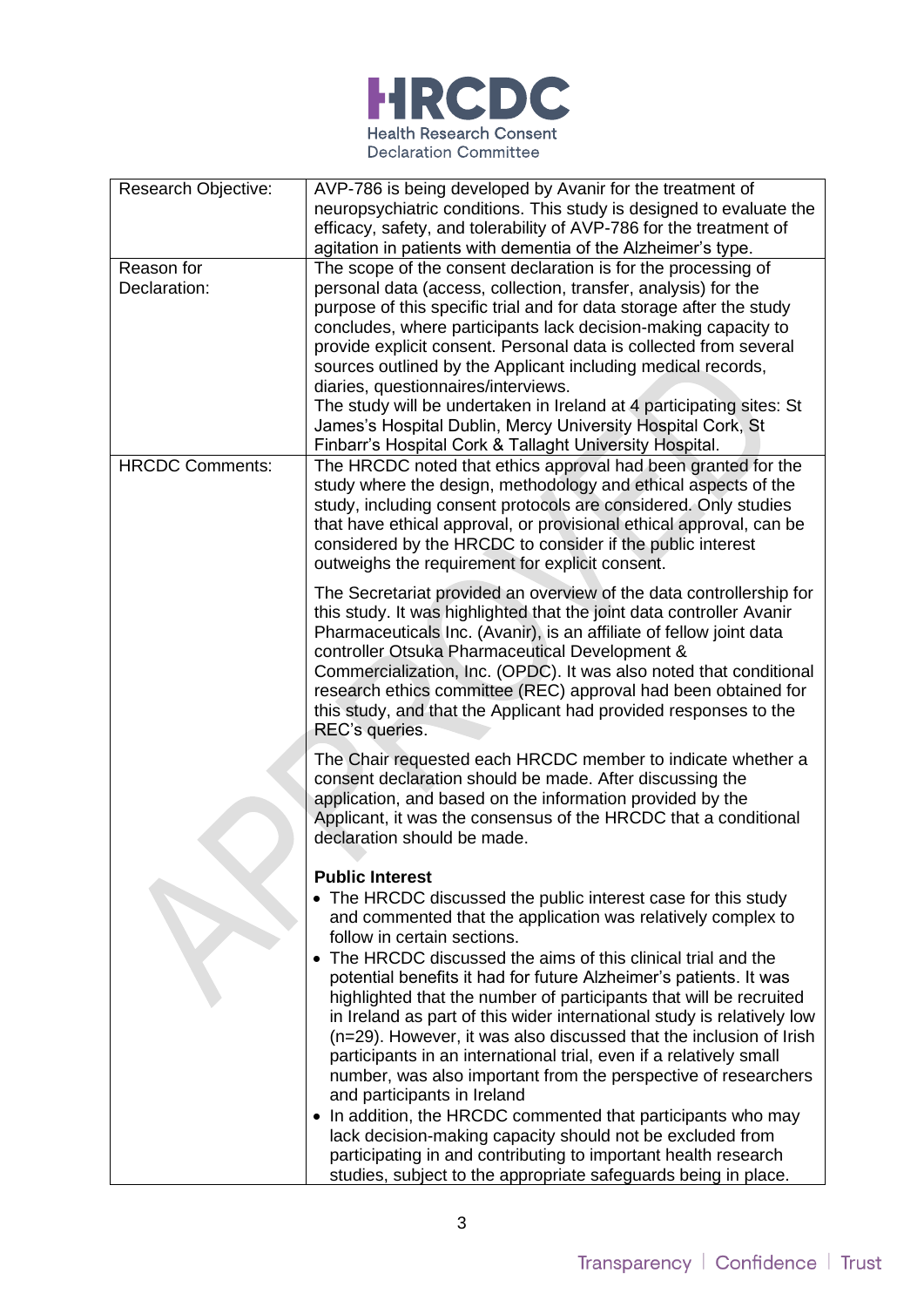

| • On balance the HRCDC consensus was that there is a strong<br>public interest case for undertaking this study in Ireland, subject<br>to the Applicant addressing important matters relating to the<br>proxy assent process, study information leaflets and other data<br>protection areas.                                                                                                                                                                                                                                                                                                                                                                                                                                                                                                                                                     |
|-------------------------------------------------------------------------------------------------------------------------------------------------------------------------------------------------------------------------------------------------------------------------------------------------------------------------------------------------------------------------------------------------------------------------------------------------------------------------------------------------------------------------------------------------------------------------------------------------------------------------------------------------------------------------------------------------------------------------------------------------------------------------------------------------------------------------------------------------|
| REC approval & scope of the declaration<br>• It was noted that provisional ethical approval had been obtained<br>from the joint St James's Hospital/Tallaght University Hospital<br>(SJH/TUH) REC. The HRCDC queried whether it should have<br>undergone ethical review by the National Research Ethics<br>Committee for clinical trials as a multi-site study. It was clarified<br>that ethics approval applications for clinical trials of medicinal<br>products could still be submitted to local regulated RECs up until<br>January 2022.<br>• The HRCDC discussed that the consent declaration will not<br>come into effect until full REC approval from the SJH/TUH REC<br>is obtained and confirmation of such is provided to the HRCDC.                                                                                                 |
| • The Applicant's responses to the SJH/TUH REC queries on the<br>use of audio recordings were noted. It was highlighted that<br>these recordings are used for quality purposes to assess the<br>administration of the study interviews. It was discussed that the<br>use of audio recordings will not be covered by the scope of this<br>consent declaration until confirmation is provided that full ethical<br>approval covers the use of such recordings.<br>• It was also emphasised that the scope of the declaration is<br>limited to this specific trial and does not cover the processing,<br>including transfer, of the personal data for other purposes.<br>Personal data from other sources, such as social media and<br>other third party sources is also not covered, in line with the<br>information provided from the Applicant. |
| <b>Proxy assent/consent process</b><br>• The HRCDC discussed the proxy assent and consent process<br>that was outlined by the Applicant. It was discussed that a<br>functional assessment is used to determine a participant's                                                                                                                                                                                                                                                                                                                                                                                                                                                                                                                                                                                                                  |
| decision-making capacity.<br>It was further noted that there is an assumption by the Applicant<br>that participants who lack decision-making capacity will not<br>regain capacity to provide consent during the study, due to<br>effects of their Alzheimer's disease. The HRCDC commented<br>that decision-making capacity may fluctuate over time.<br>Therefore, it should not be automatically assumed that a<br>participant would not regain decision-making capacity to provide<br>consent at some point during the study.                                                                                                                                                                                                                                                                                                                 |
| • Where a participant lacks decision-making capacity to provide<br>explicit consent, it was discussed that proxy assent for data<br>processing on the participant's behalf will be obtained from a<br>legally designated representative as defined under EU Clinical                                                                                                                                                                                                                                                                                                                                                                                                                                                                                                                                                                            |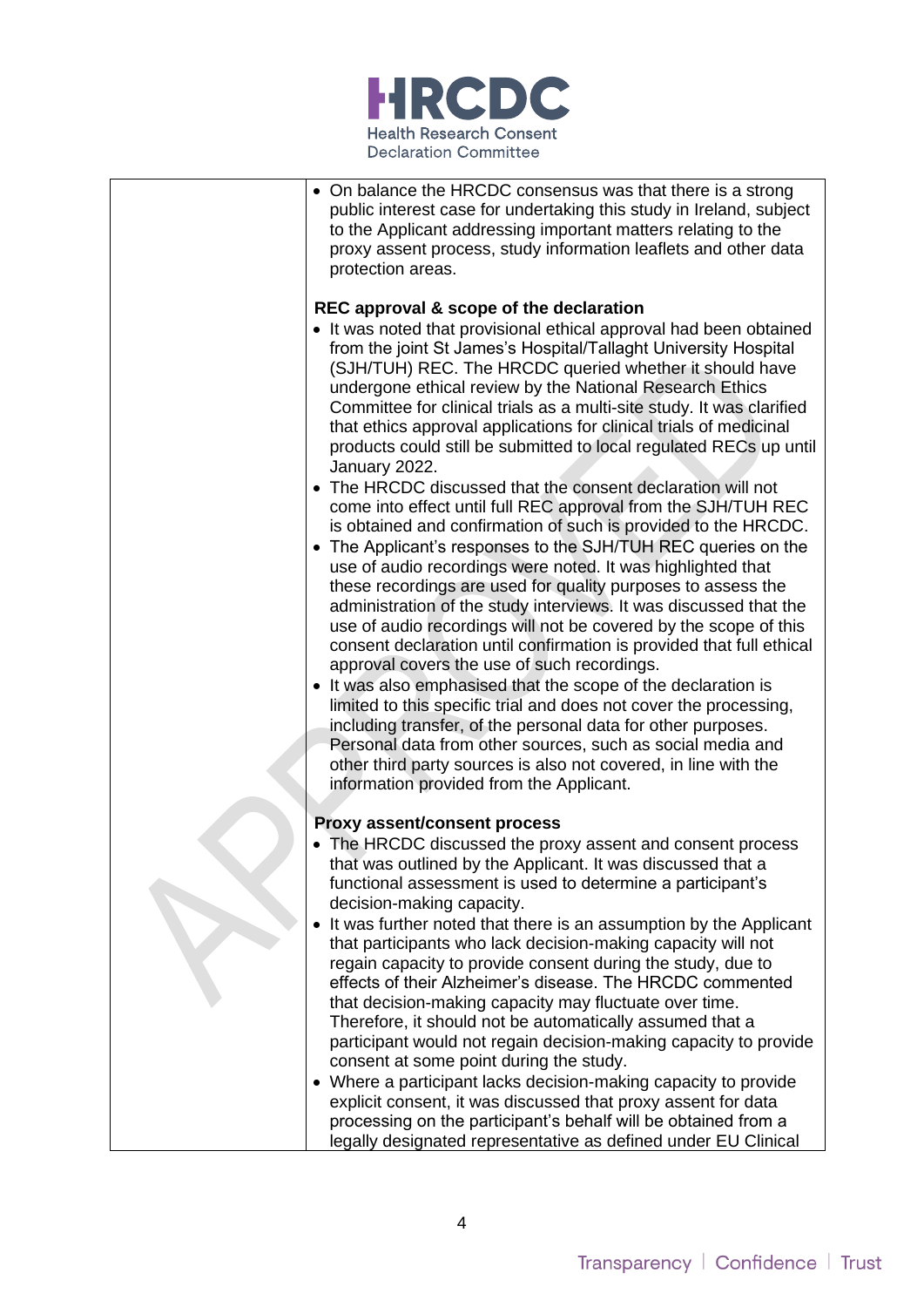

| Trial Regulation No 536/20143 <sup>1</sup> and under Irish law S.I 99 of<br>2022 <sup>2</sup> . The HRCDC commented that the definition of a legally<br>designated representative encompasses the participant's family,<br>friend or a medical practitioner who is not involved in the<br>conduct of the trial.                                                                                                                                                                                                                                                                                                                                                                                                                                                                                                                                                                                                                                                                                                  |
|------------------------------------------------------------------------------------------------------------------------------------------------------------------------------------------------------------------------------------------------------------------------------------------------------------------------------------------------------------------------------------------------------------------------------------------------------------------------------------------------------------------------------------------------------------------------------------------------------------------------------------------------------------------------------------------------------------------------------------------------------------------------------------------------------------------------------------------------------------------------------------------------------------------------------------------------------------------------------------------------------------------|
| It was also highlighted that the representative maybe different to<br>the participant's caregiver, who will be responsible as a<br>caregiver for completing study-related diaries and will participate<br>in the study interviews and assessments. It was noted that<br>separate consent will be sought from the caregiver with regards<br>their own participation in this study.                                                                                                                                                                                                                                                                                                                                                                                                                                                                                                                                                                                                                                |
| • The HRCDC queried the extent to which participants with<br>diminished decision-making capacity will be supported and<br>involved in the consent and assent process, to the greatest<br>extent that is possible. Similarly, it was queried the extent to<br>which the participant's family and friends will be engaged with<br>during this process.                                                                                                                                                                                                                                                                                                                                                                                                                                                                                                                                                                                                                                                             |
| Given the nature of this study, including the number of study<br>activities, visits and assessments that will be undertaken, the<br>HRCDC was of the view that the Applicant should ensure that all<br>participants at every level of capacity are provided with sufficient<br>supports and given every opportunity to engage in the consent<br>and assent process to the greatest extent possible, and for their<br>views to be respected. It was discussed that this approach<br>aligns with the principles outlined in the Assisted Decision<br>Making (Capacity) Act 2015, which is to be enacted shortly.<br>• Further, and aligned with the definition under Irish law, the<br>HRCDC was of the view that the Applicant must ensure that the<br>representative identified to provide proxy assent for data<br>processing on behalf of the study participant who lacks decision-<br>making capacity, should be the person best placed to<br>understand and interpret the participant's will and preference. |
| <b>Study Information Leaflets</b>                                                                                                                                                                                                                                                                                                                                                                                                                                                                                                                                                                                                                                                                                                                                                                                                                                                                                                                                                                                |
| • It was highlighted that a single study information leaflet and<br>assent/consent form is used to obtain both (i) consent/assent<br>from the study participant with Alzheimer's disease and (ii)                                                                                                                                                                                                                                                                                                                                                                                                                                                                                                                                                                                                                                                                                                                                                                                                                |
| proxy assent from the legally appointed representative on behalf                                                                                                                                                                                                                                                                                                                                                                                                                                                                                                                                                                                                                                                                                                                                                                                                                                                                                                                                                 |
| of a participant who lacks decision-making capacity.<br>The HRCDC was of the view that a separate, specific proxy                                                                                                                                                                                                                                                                                                                                                                                                                                                                                                                                                                                                                                                                                                                                                                                                                                                                                                |
| information leaflet and assent form for the legally designated                                                                                                                                                                                                                                                                                                                                                                                                                                                                                                                                                                                                                                                                                                                                                                                                                                                                                                                                                   |
| representative should be developed and used in this study.<br>The HRCDC also noted that the submitted study information<br>$\bullet$                                                                                                                                                                                                                                                                                                                                                                                                                                                                                                                                                                                                                                                                                                                                                                                                                                                                             |
| leaflet was lengthy and complex and may be challenging to                                                                                                                                                                                                                                                                                                                                                                                                                                                                                                                                                                                                                                                                                                                                                                                                                                                                                                                                                        |
| process by participants with Alzheimer's disease who may have                                                                                                                                                                                                                                                                                                                                                                                                                                                                                                                                                                                                                                                                                                                                                                                                                                                                                                                                                    |

<sup>1</sup> [https://ec.europa.eu/health/system/files/2016-11/reg\\_2014\\_536\\_en\\_0.pdf](https://ec.europa.eu/health/system/files/2016-11/reg_2014_536_en_0.pdf)

<sup>2</sup> [https://www.irishstatutebook.ie/eli/2022/si/99/made/en/print#:~:text=No.-](https://www.irishstatutebook.ie/eli/2022/si/99/made/en/print#:~:text=No.-,99%2F2022%20%2D%20European%20Union%20(Clinical%20Trials%20on%20Medicinal%20Products,Use)%20(Principal)%20Regulations%202022&text=%E2%80%9CIris%20Oifigi%C3%BAil%E2%80%9D%20of%204th%20March%2C%202022.&text=1.,)%20(Principal)%20Regulations%202022)

[<sup>,99%2</sup>F2022%20%2D%20European%20Union%20\(Clinical%20Trials%20on%20Medicinal%20Produc](https://www.irishstatutebook.ie/eli/2022/si/99/made/en/print#:~:text=No.-,99%2F2022%20%2D%20European%20Union%20(Clinical%20Trials%20on%20Medicinal%20Products,Use)%20(Principal)%20Regulations%202022&text=%E2%80%9CIris%20Oifigi%C3%BAil%E2%80%9D%20of%204th%20March%2C%202022.&text=1.,)%20(Principal)%20Regulations%202022) [ts,Use\)%20\(Principal\)%20Regulations%202022&text=%E2%80%9CIris%20Oifigi%C3%BAil%E2%80](https://www.irishstatutebook.ie/eli/2022/si/99/made/en/print#:~:text=No.-,99%2F2022%20%2D%20European%20Union%20(Clinical%20Trials%20on%20Medicinal%20Products,Use)%20(Principal)%20Regulations%202022&text=%E2%80%9CIris%20Oifigi%C3%BAil%E2%80%9D%20of%204th%20March%2C%202022.&text=1.,)%20(Principal)%20Regulations%202022) [%9D%20of%204th%20March%2C%202022.&text=1.,\)%20\(Principal\)%20Regulations%202022.](https://www.irishstatutebook.ie/eli/2022/si/99/made/en/print#:~:text=No.-,99%2F2022%20%2D%20European%20Union%20(Clinical%20Trials%20on%20Medicinal%20Products,Use)%20(Principal)%20Regulations%202022&text=%E2%80%9CIris%20Oifigi%C3%BAil%E2%80%9D%20of%204th%20March%2C%202022.&text=1.,)%20(Principal)%20Regulations%202022)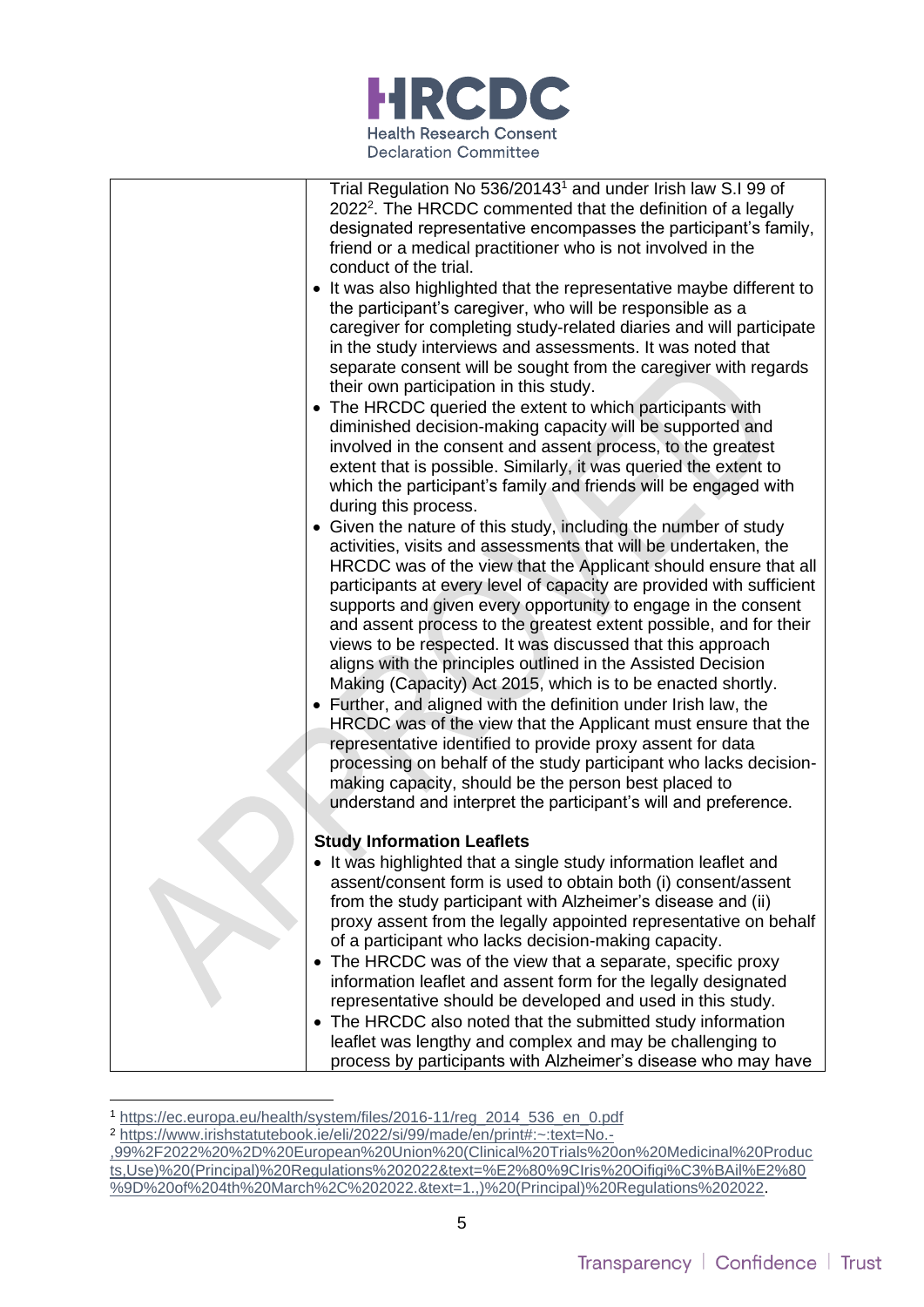

| diminished decision-making capacity. It was commented that<br>this would likely impact on the ability of a participant with<br>diminished decision-making capacity to understand the purpose<br>of the study, the processing of their personal data and would<br>affect their overall level of engagement in the decision-making<br>process.<br>• The HRCDC was therefore of the view that the Applicant should<br>develop and employ more appropriate and accessible study<br>documentation as applicable, for participants who may have<br>diminished, or who lack, decision-making capacity.<br>• The HRCDC was of the view that the study information leaflets<br>should also provide additional clarity on key areas including<br>further details on the parties involved in the study, the legal<br>basis for data processing and what will happen the personal<br>data if a participant or their legally designated representative<br>withdraws their consent/assent. It was also commented that the<br>PILs should be amended regarding references to future use of<br>data and note who is responsible for covering costs should an<br>adverse event occur during the study.                                                                     |
|-----------------------------------------------------------------------------------------------------------------------------------------------------------------------------------------------------------------------------------------------------------------------------------------------------------------------------------------------------------------------------------------------------------------------------------------------------------------------------------------------------------------------------------------------------------------------------------------------------------------------------------------------------------------------------------------------------------------------------------------------------------------------------------------------------------------------------------------------------------------------------------------------------------------------------------------------------------------------------------------------------------------------------------------------------------------------------------------------------------------------------------------------------------------------------------------------------------------------------------------------------------|
| <b>Public &amp; patient involvement (PPI)</b><br>• The HRCDC commented that the study had not undertaken nor<br>is planning public, patient and carer involvement activities.<br>• Given the research area and the nature of this study, it was the<br>view of the HRCDC that it would be feasible for the Applicant to<br>undertake PPI engagement with individuals and appropriate<br>representative groups such as the Alzheimer's Society of<br>Ireland.<br>• It was discussed that PPI engagement would help inform the<br>assent/consent process and the development of more suitable                                                                                                                                                                                                                                                                                                                                                                                                                                                                                                                                                                                                                                                               |
| study information leaflets.<br>Role of Irish sites & data agreements/arrangements<br>• The HRCDC queried the role of the Irish hospital sites in this<br>study and whether they should be joint data controllers<br>alongside the two named joint data controllers from the USA. It<br>was highlighted that the hospital sites are not joint controllers of<br>this study. The Applicant had confirmed that (i) agreements will<br>be place with the Irish hospital sites and (ii) the Irish hospital<br>sites will support the implementation of the consent declaration.<br>• It was commented that the study should ensure the appropriate<br>and necessary data agreements and arrangements are in place,<br>including joint controller arrangements and agreements<br>necessary for the transfer of personal data outside the EEA (i.e.<br>Standard Contractual Clauses).<br>• It was further discussed that the transfer of personal data<br>outside the EEA should take into account the latest<br>requirements arising from the 'Schrems II' decision of the<br>European Court of Justice, including the requirement to<br>undertake an assessment of the level of data protection<br>provided in the third country where data is transferred to. |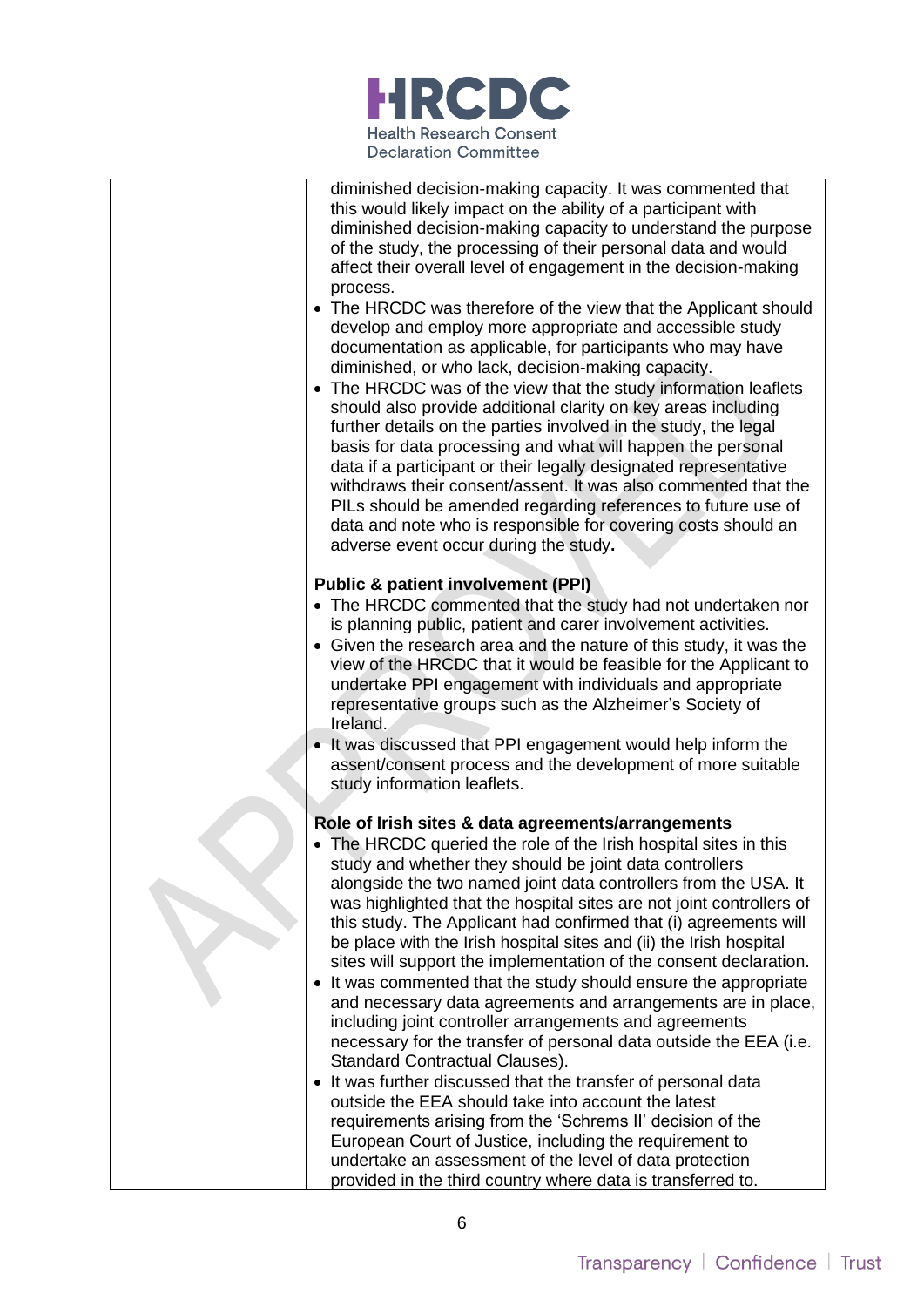

|                                                            | <b>Study monitoring</b><br>• From the information provided it was noted that on-site and<br>remote monitoring will be undertaken as part of this study and<br>that monitors will be provided with access to the participant's<br>medical records for quality assurance purposes.<br>The HRCDC queried the safeguards that will be place with<br>$\bullet$<br>regards monitoring activities and access to participant records,<br>including where access to medical records would be provided<br>remotely.<br>On balance and given the low number of participants who will<br>be recruited in Ireland, it was the view of the HRCDC that direct<br>access to medical records should not be provided remotely to<br>the study monitors, and access should therefore be limited to on<br>site monitoring. The HRCDC further commented that<br>appropriate security and safeguard arrangements should be in<br>place for all monitoring activities.                                                                                                                  |
|------------------------------------------------------------|------------------------------------------------------------------------------------------------------------------------------------------------------------------------------------------------------------------------------------------------------------------------------------------------------------------------------------------------------------------------------------------------------------------------------------------------------------------------------------------------------------------------------------------------------------------------------------------------------------------------------------------------------------------------------------------------------------------------------------------------------------------------------------------------------------------------------------------------------------------------------------------------------------------------------------------------------------------------------------------------------------------------------------------------------------------|
|                                                            | <b>Other</b><br>• The DPIA referenced that study records at an Irish site may be<br>transferred to Avanir should the PI no longer be in a position to<br>retain them. The HRCDC discussed that study records should<br>not be transferred to Avanir or OPDC.<br>• The HRCDC was of the view that audio recordings, if approved<br>by the REC, should not record identifiable or unnecessary data.<br>If such data is recorded, then it should be deleted.<br>The HRCDC also noted and agreed with the observations made<br>by the Secretariat regarding technical and more standard<br>safeguards that may need to be considered by the Committee,<br>including obtaining confirmation on authorised signatures, the<br>DPIA and data protection officer feedback, as well as data<br>minimisation.<br>The HRCDC noted that the Applicant's response to the REC's<br>queries which states that the HRCDC has evaluated and<br>approved the study's data collection methods. It was discussed<br>that the role of the HRCDC should be clarified to the Applicant. |
| <b>HRCDC Decision:</b>                                     | The consensus of the HRCDC was that a Conditional Consent<br>Declaration should be made.                                                                                                                                                                                                                                                                                                                                                                                                                                                                                                                                                                                                                                                                                                                                                                                                                                                                                                                                                                         |
| Duration of<br>Declaration:<br><b>Conditions Attached:</b> | The Declaration is made on 10 <sup>th</sup> May 2022 and is valid for the<br>duration of the clinical trial (July 2022 - July 2025) and for 20<br>years thereafter for data archiving (until 31 <sup>st</sup> July 2045), or until<br>the personal data has been destroyed or irrevocably<br>anonymised, whichever occurs sooner.<br>The consent declaration will only come into effect when the<br>Applicant has received confirmation from the HRCDC of a<br>satisfactory response to the conditions attached.<br>Prior to this consent declaration becoming operational, a detailed                                                                                                                                                                                                                                                                                                                                                                                                                                                                           |
|                                                            | and satisfactory response must be submitted by the Applicant to<br>the HRCDC on Conditions 1-3 noted below. For the avoidance of<br>doubt the processing of personal data for the purpose of this study                                                                                                                                                                                                                                                                                                                                                                                                                                                                                                                                                                                                                                                                                                                                                                                                                                                          |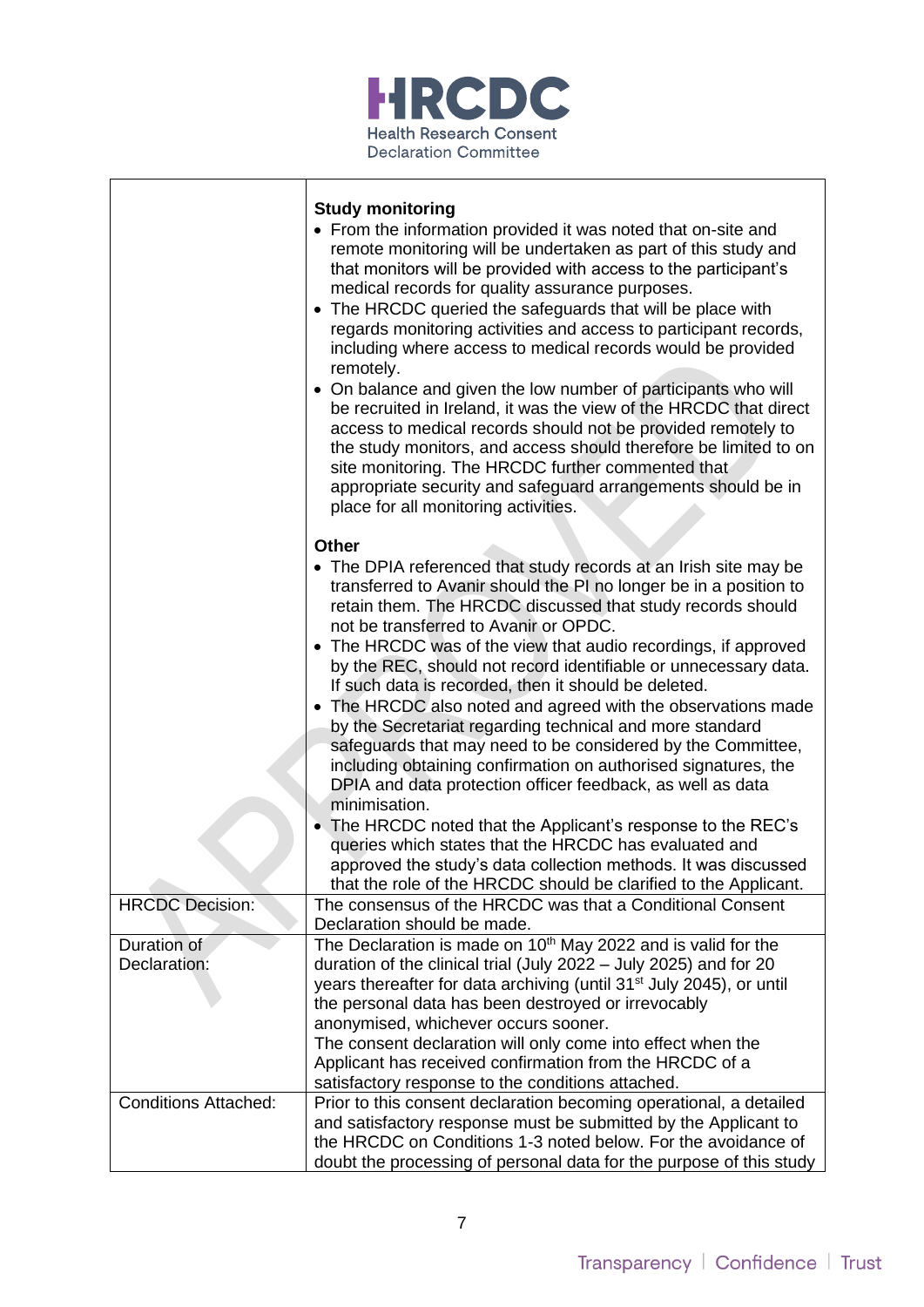

is not covered by this consent declaration until such responses are received and are considered satisfactory by the HRCDC. **Condition 1.** (i) to ensure that the will and preference of participants can be heard and respected to the greatest extent possible, detailed information is required as to how the study will meaningfully involve and support all participants during the consent and assent process, irrespective of their determined level of decision-making capacity. (ii) the HRCDC requests an assurance that participant decisionmaking capacity will be reviewed at appropriate timepoints during the study, and deferred participant consent obtained wherever possible. (iii) where proxy assent for data processing is to be obtained from a legally designated representative as defined under Irish law for the purpose of clinical trials, information is required on how it will be determined that the proxy identified for the purposes of data processing is the person best placed to understand and interpret the participant's will and preference; this applies whether the identified proxy is a family member, friend, or a clinician. (iv) provide information on how study will meaningfully engage with and support the participant's family throughout the assent/consent process and during the study, in particular, where the participant lacks decision-making capacity and where proxy assent will be obtained from a clinician. **Condition 2.** Further to Condition 1, the Applicant is requested to: (i) develop and utilise a more appropriate, accessible, and easierto-read study information leaflet and consent and assent forms, as applicable, that is suitable and tailored for participants with Alzheimer's disease who may have diminished, or who lack, decision-making capacity. (ii) when seeking proxy assent for data processing from a legally designated representative, to employ a specific proxy information leaflet and assent form that is separate to the study documents provided to the study participant. Separate documents should therefore be used when obtaining (a) consent/assent from participants with Alzheimer's disease and (b) proxy assent from the representative. (iii) review and amend accordingly, the study information leaflets and consent/assent forms for clarity and consistency of information as follows; (The Data Protection Officer and Research Ethics committee should be consulted, as necessary): • note the specific GDPR Art.6 legal basis and Art.9 relevant condition for data processing, • clearly outline the parties that are involved in the study, their location, and their role in this study. This includes the joint data controllers, the data processors (contract research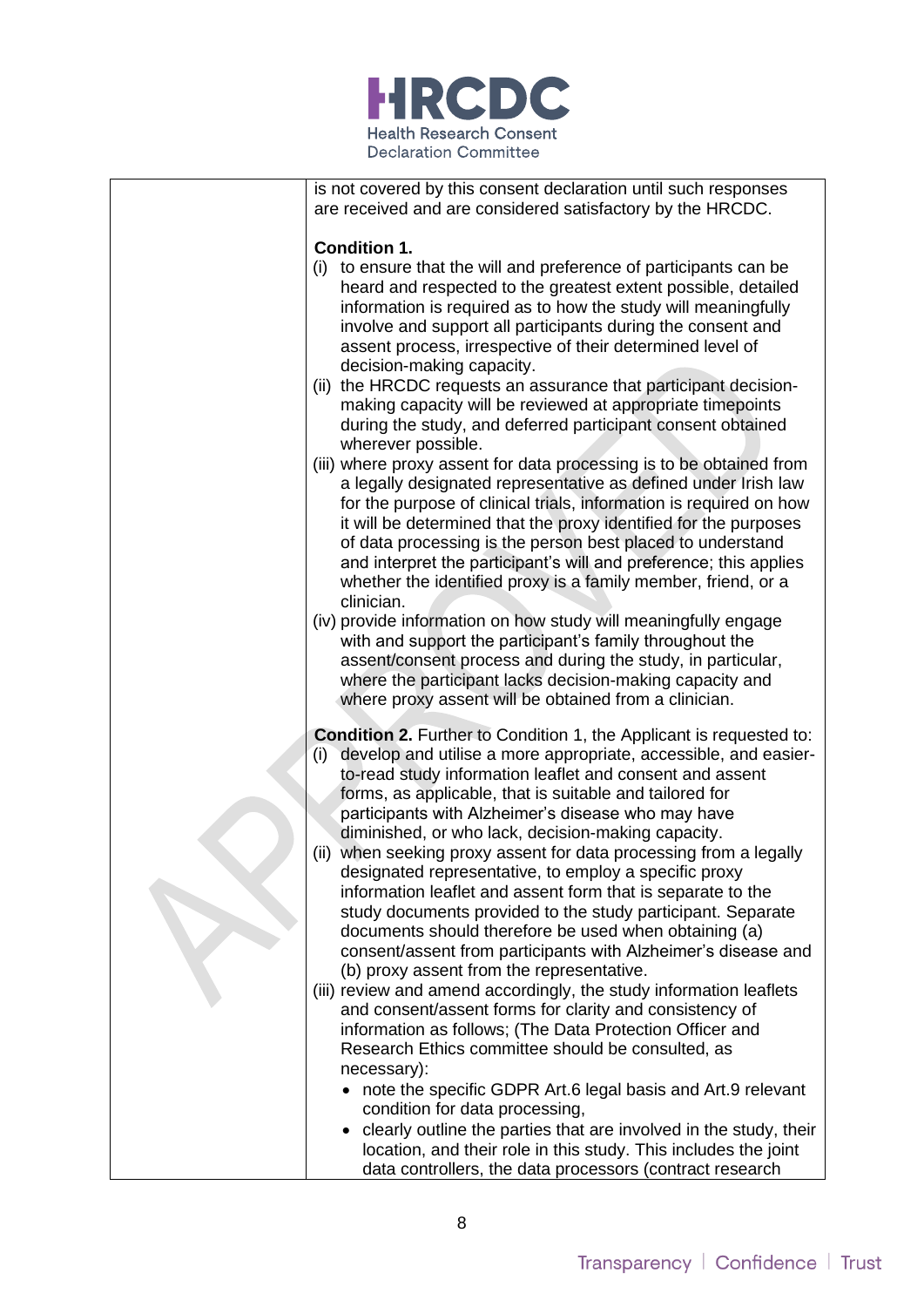

| organisation, laboratory, audio recording reviewers etc.)<br>and all the participating Irish hospital sites,<br>for the proxy information leaflet and assent form, amend or<br>delete the options provided with regards the future use of<br>personal data, as the scope of the consent declaration for<br>participants who lack decision making capacity to provide<br>explicit consent is limited to data processing for the purpose<br>of this Phase 3 AVP-786 clinical trial and subsequent data<br>archiving only. Proxy assent for data processing from a<br>legally designated representative including for future<br>research purposes, has no lawful basis,<br>provide information on who is responsible for any costs<br>should an adverse event occur during the trial,<br>clearly outline what will happen the already collected<br>personal data, including the audio recordings, if participant<br>consent or proxy assent from the legally designated<br>representative, is withdrawn. Where the personal data<br>cannot be deleted and will continue to be stored and<br>processed, the Applicant must ensure that the reasons for<br>this are clearly noted in the consent/assent documentation.<br>Note: data controllers that wish to continue to process<br>personal data of participants after assent/consent is<br>withdrawn are responsible for ensuring they are compliant<br>with data protection legislation.<br>more generally, review the study information leaflets and<br>assent/consent forms to ensure there is clarity and<br>consistency of information that aligns with the data<br>processing activities to be undertaken (e.g., data retention<br>period) and that information is provided in an<br>understandable manner. |
|-----------------------------------------------------------------------------------------------------------------------------------------------------------------------------------------------------------------------------------------------------------------------------------------------------------------------------------------------------------------------------------------------------------------------------------------------------------------------------------------------------------------------------------------------------------------------------------------------------------------------------------------------------------------------------------------------------------------------------------------------------------------------------------------------------------------------------------------------------------------------------------------------------------------------------------------------------------------------------------------------------------------------------------------------------------------------------------------------------------------------------------------------------------------------------------------------------------------------------------------------------------------------------------------------------------------------------------------------------------------------------------------------------------------------------------------------------------------------------------------------------------------------------------------------------------------------------------------------------------------------------------------------------------------------------------------------------------------------------------------------------------------|
| <b>Condition 3. Public, patient and carer involvement (PPI) is</b><br>considered an important activity by the HRCDC and is viewed as<br>a key data protection safeguard in situations where the participant<br>cannot provide consent. It is condition of this declaration that PPI<br>activities are undertaken with relevant individuals and/or<br>representative groups of the study participants (e.g., Alzheimer's<br>Society of Ireland) to discuss the inclusion and meaningful                                                                                                                                                                                                                                                                                                                                                                                                                                                                                                                                                                                                                                                                                                                                                                                                                                                                                                                                                                                                                                                                                                                                                                                                                                                                          |

engagement of participants in the study's consent/assent process (Condition 1) and the development of more appropriate, accessible and easier to read study information leaflets and consent/assent forms for participants (Condition 2).

Further to Conditions 1-3, the following conditions are also attached:

**Condition 4.** Full research ethics committee approval must be obtained from the St James's Hospital/Tallaght University Hospital joint REC, and confirmation of this full approval is to be submitted to the HRCDC as soon as is practicable.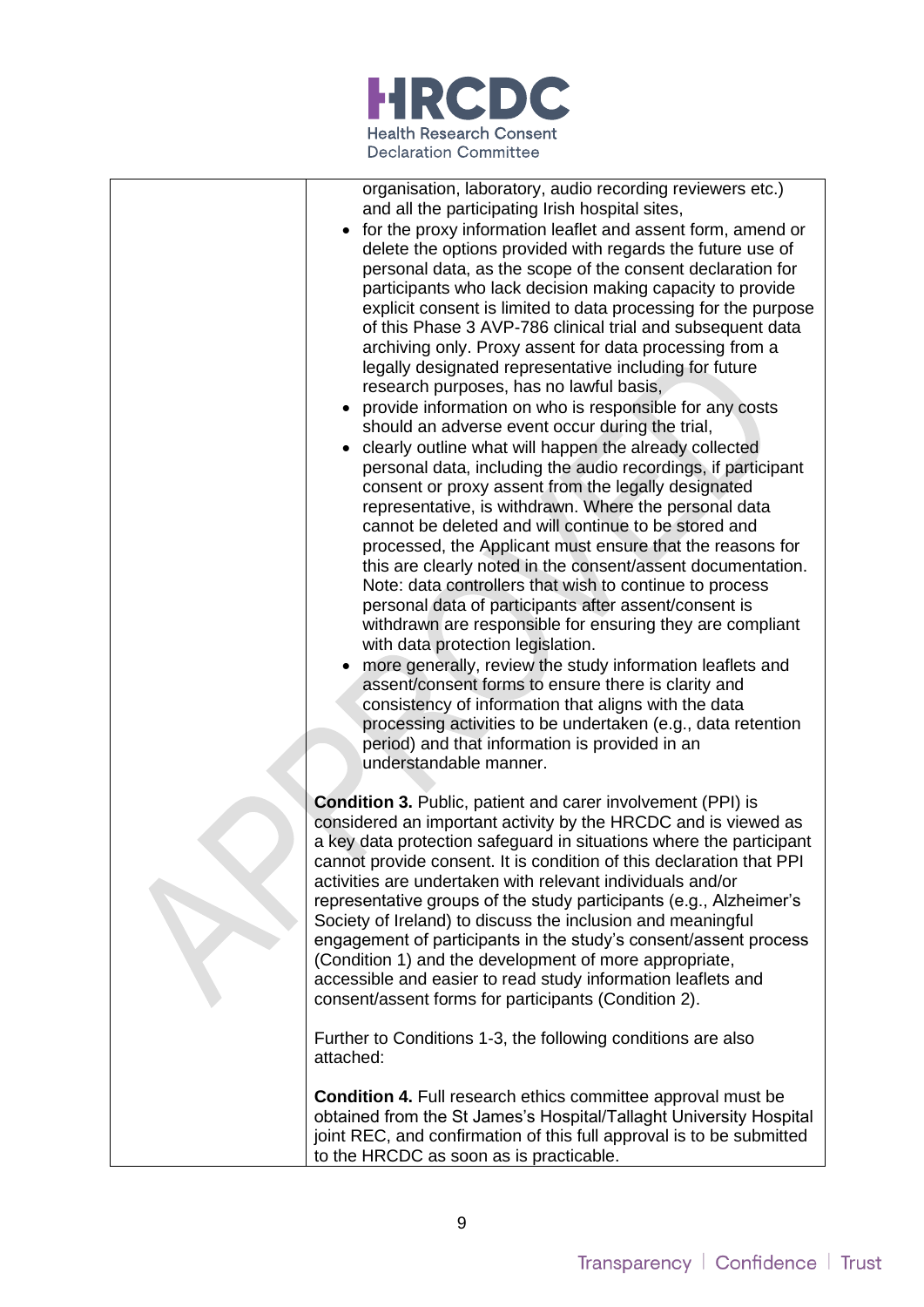

In addition, the scope of this consent declaration does not cover the use of audio recordings until confirmation is provided that the full approval from the St James's Hospital/Tallaght University Hospital REC covers this data processing.

**Condition 5.** When accepting, or otherwise responding, to this consent declaration, the Applicant is requested to confirm that joint data controller Avanir Pharmaceuticals Inc., as an affiliate of Otsuka Pharmaceutical Development & Commercialization, Inc. (OPDC), is authorised to sign the HRCDC application form and provide DPO feedback on behalf of OPDC.

If this is not the case, then a signature and DPO feedback on behalf of OPDC is required to be submitted to the HRCDC. The consent declaration will not be in effect until this condition is met.

**Condition 6.** The Irish Hospital sites should be made aware of the consent declaration and conditions attached. Further the joint controllers and the Irish hospital sites must support the implementation of and compliance with the consent declaration.

**Condition 7.** All appropriate contractual legal arrangements regarding the processing and use of personal data (i.e., joint data controller arrangement, data processing agreement, data transfer agreements) are to be in place with between the relevant institutions. The Applicant should also ensure that the relevant data protection requirements are met for the transfer and processing of personal data outside the EEA for the purpose of this study. This includes the requirements outlined in Chapter V of the GDPR and having due regard to the requirements arising from the 'Schrems II' decision of the European Court of Justice.

**Condition 8.** It is a condition of the consent declaration that remote (off site) access to Irish participant's medical charts for the purpose of monitoring shall not be undertaken. The Applicant should also ensure that appropriate security and safeguard arrangements are in place and adhered to for all monitoring activities. Information on meeting this Condition is a reporting requirement of the Annual Review.

**Condition 9**. Subject to Condition 4 being met, appropriate safeguards should be implemented to prevent the audio recording of identifiable data and data that is irrelevant for the purpose of this study. Should such data be recorded then the audio should be deleted.

**Condition 10.** It is a condition that study records are not transferred to Avanir or OPDC if the Principal Investigator is no longer in a position to retain these records. Records should instead continue to be retained at the local site.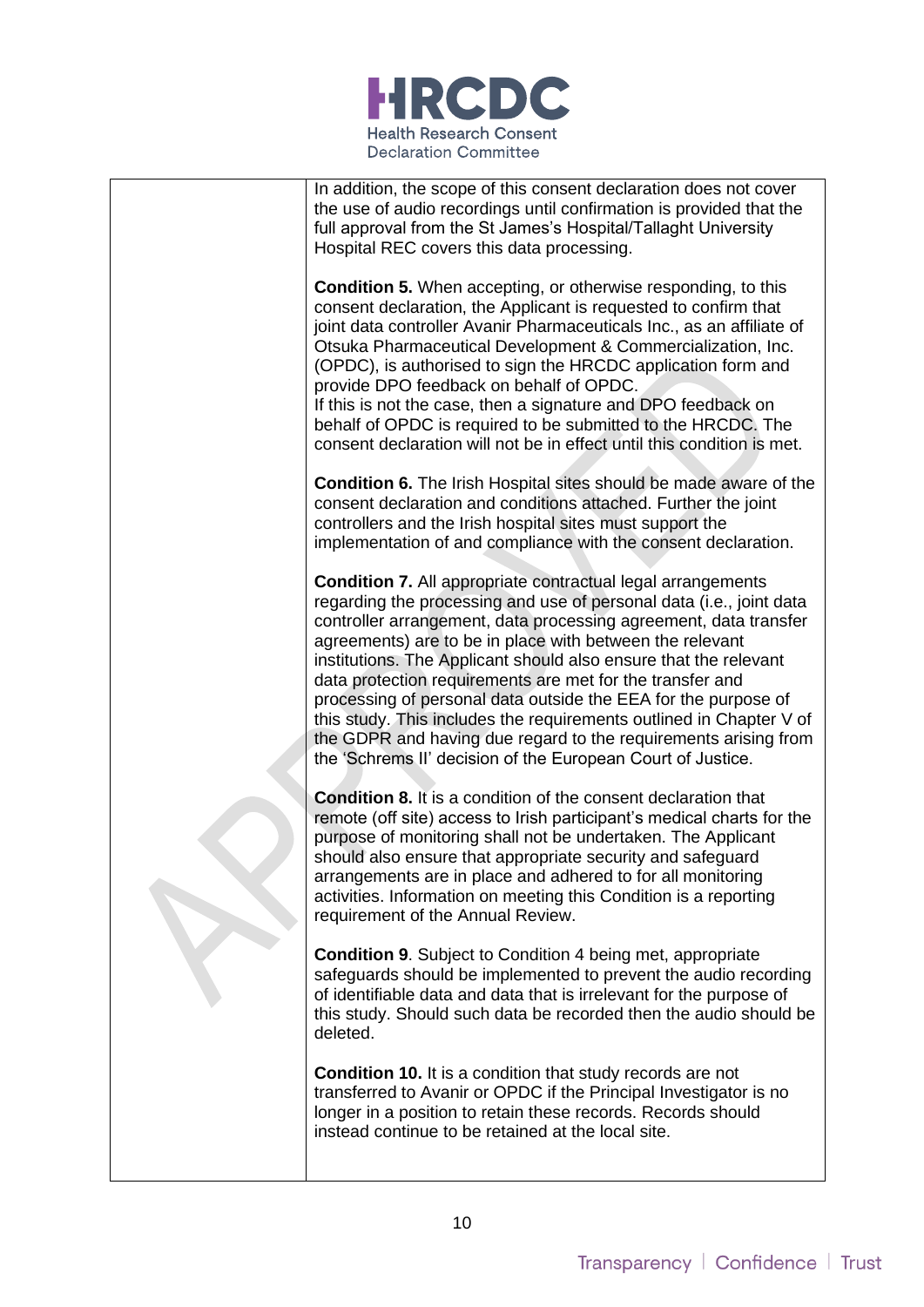

|                                  | <b>Condition 11.</b> Aligned with the principle of data minimisation,<br>personal data, including pseudonymised data, should be retained<br>and processed only for the minimum period of time that is<br>necessary. This includes data transferred/accessed by relevant<br>parties such as the laboratory analysing the collected bio-<br>samples, monitors and the company reviewing audio-recordings. |
|----------------------------------|---------------------------------------------------------------------------------------------------------------------------------------------------------------------------------------------------------------------------------------------------------------------------------------------------------------------------------------------------------------------------------------------------------|
| <b>HRCDC</b><br>Recommendations: | Recommendation. The Applicant should review and where<br>necessary, update the DPIA to ensure it is applicable and reflects<br>data processing activities, risks and mitigating actions across all<br>the Irish hospital sites involved in this study.                                                                                                                                                  |
|                                  |                                                                                                                                                                                                                                                                                                                                                                                                         |

|  | 7. Amendments |  |
|--|---------------|--|
|  |               |  |

| Reference ID:          | 19-021-AF3/AMD1                                                                                                               |
|------------------------|-------------------------------------------------------------------------------------------------------------------------------|
| Lead Applicant:        | Eve Griffin, Paul Corcoran                                                                                                    |
| Data Controller:       | National Suicide Research Foundation (NSRF)                                                                                   |
| Title:                 | National Self Harm Registry                                                                                                   |
| Research Objective:    | See minutes of 2 <sup>nd</sup> March 2020 & 30 <sup>th</sup> April 2020                                                       |
| Purpose of             | The consent declaration was made for an initial period of 2-years.                                                            |
| Amendment:             | The purpose of the amendment is (i) to extend the duration of the                                                             |
|                        | consent declaration and (ii) for a change in data processor relating                                                          |
|                        | to the data transfer system used by the Registry.                                                                             |
| <b>HRCDC Comments:</b> | The Chair introduced the amendment request. The Secretariat                                                                   |
|                        | were invited to provide further details on the purpose of the                                                                 |
|                        | amendment and the progress made to date by the Applicant to                                                                   |
|                        | meet Condition 1 and Condition 2 attached to the consent                                                                      |
|                        | declaration, as outlined in their previously submitted Annual                                                                 |
|                        | Reviews. It was highlighted that the COVID-19 pandemic had<br>impacted the work of the Registry and the progress made to meet |
|                        | the attached Conditions over the previous 2 years.                                                                            |
|                        |                                                                                                                               |
|                        | The HRCDC discussed that extending the duration of the consent                                                                |
|                        | declaration would consider the progress made by the Applicant to                                                              |
|                        | meet these conditions.                                                                                                        |
|                        |                                                                                                                               |
|                        | Public, patient, and carer involvement - PPI (Condition 1)                                                                    |
|                        | • It was highlighted that the National Suicide Research                                                                       |
|                        | Foundation (NSRF) had set up an internal advisory group on                                                                    |
|                        | establishing an organisational level PPI panel, now known as                                                                  |
|                        | the 'Lived Experience Panel'. Supporting materials for this Lived                                                             |
|                        | Experience Panel have been developed by the advisory group,                                                                   |
|                        | and the NSRF are to appoint a national co-ordinator to recruit                                                                |
|                        | panel members and support their operations.                                                                                   |
|                        | • It was further highlighted that a PPI sub-panel for the National                                                            |
|                        | Self-Harm Registry has been established. Some representatives                                                                 |
|                        | from mental health organisations and family members have                                                                      |
|                        | been recruited. It was also noted that invitations have been                                                                  |
|                        | issued to recruit other representative individuals to this PPI sub-                                                           |
|                        | panel.                                                                                                                        |
|                        |                                                                                                                               |
|                        | <b>Transparency Measures (Condition 2)</b>                                                                                    |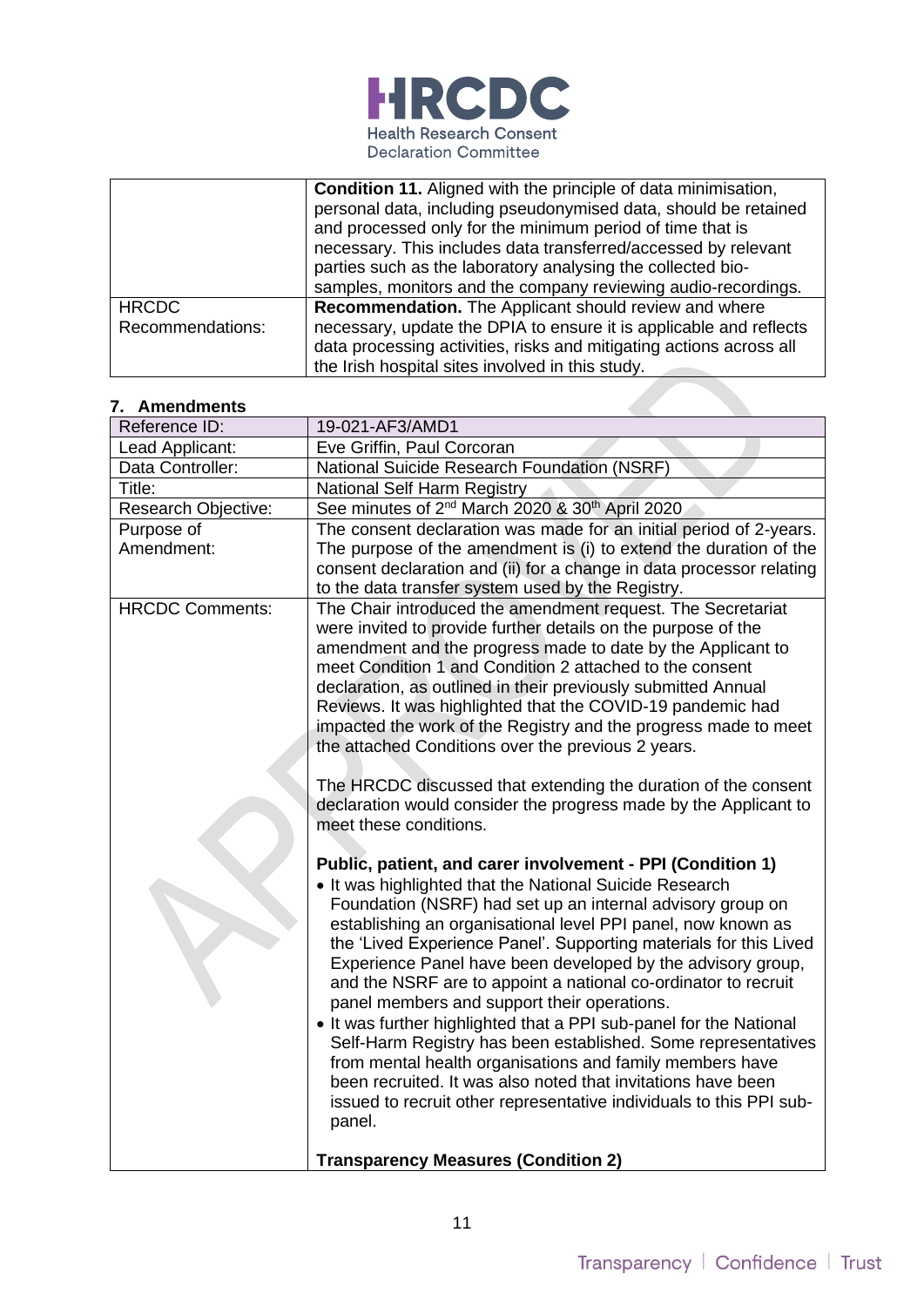

| • The HRCDC were informed that the Applicant had developed a<br>draft poster and information leaflet on the Registry for use in the<br>hospital sites, however challenges due to the COVID-19<br>pandemic meant the roll-out of these materials has not been<br>fully implemented.<br>• The Applicant stated that work was ongoing with hospital<br>personnel to ensure robust transparency arrangements are in<br>place. The Applicant also stated that these materials will be<br>updated to clearly outline that personal data will be deleted from<br>the Registry should a participant wish to withdraw.<br>• It was highlighted that to date information on the Registry has<br>not been provided on relevant third-party websites. The<br>provision of information to self-harm patients upon their<br>discharge from hospital will also be explored with the HSE.                                                                                                                                                                                                                                                                                                                                                                                                                                                                                                                                                                                                                                                                                                                                                                                 |
|-----------------------------------------------------------------------------------------------------------------------------------------------------------------------------------------------------------------------------------------------------------------------------------------------------------------------------------------------------------------------------------------------------------------------------------------------------------------------------------------------------------------------------------------------------------------------------------------------------------------------------------------------------------------------------------------------------------------------------------------------------------------------------------------------------------------------------------------------------------------------------------------------------------------------------------------------------------------------------------------------------------------------------------------------------------------------------------------------------------------------------------------------------------------------------------------------------------------------------------------------------------------------------------------------------------------------------------------------------------------------------------------------------------------------------------------------------------------------------------------------------------------------------------------------------------------------------------------------------------------------------------------------------------|
| Based on the information provided, it was the consensus of the<br>HRCDC that an amendment to the consent declaration can be<br>approved. The decision was based on the following discussion<br>points:                                                                                                                                                                                                                                                                                                                                                                                                                                                                                                                                                                                                                                                                                                                                                                                                                                                                                                                                                                                                                                                                                                                                                                                                                                                                                                                                                                                                                                                    |
| <b>Progress on attached conditions</b><br>• The HRCDC discussed the progress that has been made to<br>date on enhancing the level of PPI engagement and<br>implementing transparency.<br>• Notwithstanding this and the challenges from the COVID-19<br>pandemic, and the resources spent to date by the Applicant, the<br>HRCDC discussed that it was unsatisfactory that important<br>safeguards of enhanced PPI activities and transparency<br>measures have yet to be fully implemented, while personal data<br>continued to be collected and processed over the last two years.<br>• It was commented that while strong PPI measures are currently<br>being established within the NSRF, further progress should<br>have been made since the consent declaration was made in<br>April 2020.<br>. In addition, the HRCDC commented that it should have been<br>feasible for the Applicant to progress the implementation of<br>enhanced transparency measures within the hospital sites.<br>Where this was delayed, it was the view of the HRCDC that the<br>Applicant should have endeavoured to enhance transparency<br>by other means, including providing information on relevant<br>third-party websites, as was referenced in Condition 2.<br>• Given the public interest case for the Registry, on balance with<br>the level of progress made to meet the attached conditions, the<br>HRCDC discussed that the consent declaration can be<br>extended for 1 year, subject to the Applicant sufficiently<br>progressing Condition 1 and Condition 2 and providing an<br>interim report to the HRCDC by the end of 2022.<br><b>Data Security</b> |
| • The HRCDC commended the work undertaken by the Applicant                                                                                                                                                                                                                                                                                                                                                                                                                                                                                                                                                                                                                                                                                                                                                                                                                                                                                                                                                                                                                                                                                                                                                                                                                                                                                                                                                                                                                                                                                                                                                                                                |

on the implementation of an updated data transfer system. It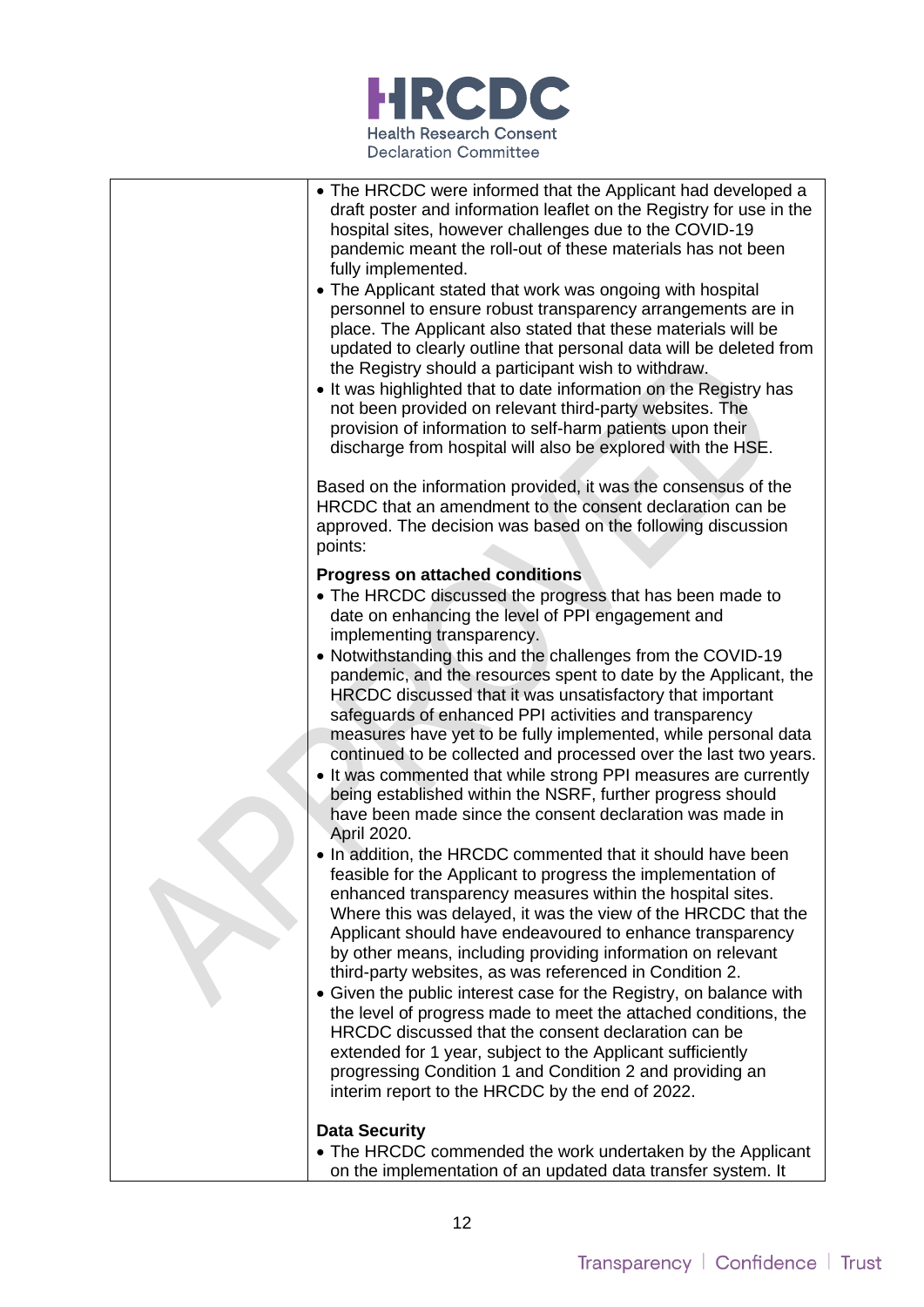

|                             | was commented that this new system would provide strong                                                                                                                                                                                                                                                                                                                                                                                                                                                                                                                                                                             |
|-----------------------------|-------------------------------------------------------------------------------------------------------------------------------------------------------------------------------------------------------------------------------------------------------------------------------------------------------------------------------------------------------------------------------------------------------------------------------------------------------------------------------------------------------------------------------------------------------------------------------------------------------------------------------------|
|                             | security measures to protect the personal data.                                                                                                                                                                                                                                                                                                                                                                                                                                                                                                                                                                                     |
| <b>HRCDC</b> Decision:      | The consensus of the HRCDC was that the conditional                                                                                                                                                                                                                                                                                                                                                                                                                                                                                                                                                                                 |
|                             | declaration could be amended.                                                                                                                                                                                                                                                                                                                                                                                                                                                                                                                                                                                                       |
| <b>Amendment Duration:</b>  | The Amendment is made commencing 10 <sup>th</sup> May 2022 and shall<br>be valid for one year until 10 <sup>th</sup> May 2023. (This timeline is an<br>extension to the duration of the consent declaration)                                                                                                                                                                                                                                                                                                                                                                                                                        |
|                             | NOTE: This extension is subject to the submission of a<br>satisfactory midterm report by the Applicant (See Condition 1).                                                                                                                                                                                                                                                                                                                                                                                                                                                                                                           |
| <b>Conditions Attached:</b> | <b>Condition 1.</b> The Applicant is required to make satisfactory<br>progress regarding Condition 1 (enhanced PPI activities) and<br>Condition 2 (enhanced transparency measures) that were<br>attached to the consent declaration of 30 <sup>th</sup> April 2020. Specifically,<br>a midterm report must be submitted to the HRCDC by 31 <sup>st</sup><br>December 2022, detailing the progress made to meet these<br>conditions. For the avoidance of doubt the continuation of the<br>consent declaration for the National Self-Harm Registry is subject<br>to a satisfactory midterm report being received from the Applicant. |

### **8. Guest speaker**

The HRCDC meeting was adjourned for a period for a presentation by Dr Annie Sorbie (University of Edinburgh) on '*Exploring the Public Interest in Health Research Regulations'*.

### **9. Reflection on HRCDC business**

- The Chair highlighted the feedback that been provided previously from members regarding the operations of the HRCDC, including the format and processes of the HRCDC meetings, and invited members to provide further comments and suggestions.
- It was discussed whether it would be beneficial to undertake a thematic-based approach when undertaking the roundtable discussion on HRCDC applications, for example discussing public interest, followed by technical safeguards and participant safeguards. It was commented that this format could be trialled at a future HRCDC meeting.
- It was the view of the HRCDC that the expertise and experiences of all members are being drawn upon effectively and that the consideration of all applications takes on board the voices of all members.
- It was further commented that conditions are carefully considered as appropriate safeguards. In this context, the HRCDC discussed what additional, appropriate information could be provided to assist researchers in completing the HRCDC application form and to help individuals better understand the importance of safeguards such as transparency measures and PPI engagement. It was commented that an exemplar application form could be developed to provide researchers with a view of what is expected when completing the HRCDC application form as well as wider public awareness activities.